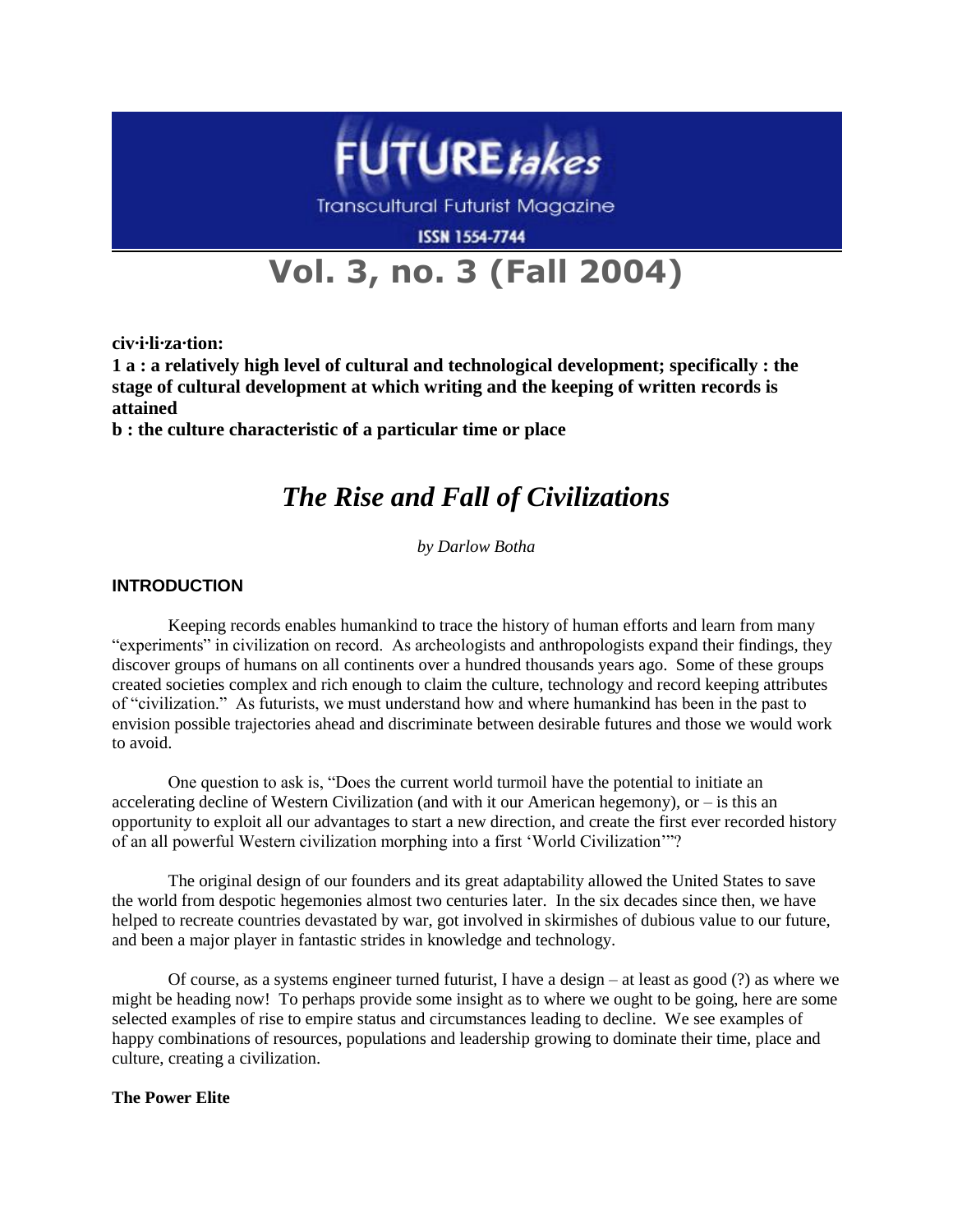The common thread of empire is an elite of those who accrue power and exercise it, in the end to their own perceived interest. To the extent that this "interest" includes the broader interest of the fellow citizens of the civilization in their time and space, they can enjoy a reasonable "RHIP – rank has its privileges" existence; a rising tide lifts all boats. At some point these privileges remove the elite so far from the rest of their society that they create a divisor rather than a multiplier of success for the civilization. As the world shrank, empires were built around tribes, city states, nation states, continents … Does the future lead to a global civilization, or does it lead to a return to a modern version of chaos and the dark ages?

#### **Time, Place, Culture**

From the origins of civilization in Mesopotamia, to civilizations in Africa, the far East, Europe and now the Americas, there has been a long chain of civilizations with "a relatively high level of cultural and technological development" appropriate to their time, place and culture. We might not recognize the culture of England at the time of King John, but it brought the signing of the Magna Carta, a precursor to our own constitution.

#### **Generation and Decay of Civilizations**

A conjunction of circumstances initiates a critical mass of people that can create the stability of community in which civilization as defined above can develop. Mesopotamia provided the fertile environment in which agriculture could develop a surplus of sustenance allowing the development of art and records. The corruption that can destroy the civilization may come from external competition or from literal corruption internally.

To illustrate the "rise and fall" of civilizations, the following text considers five types of civilization – the agricultural civilization initiated in Mesopotamia, the Abbasid Caliphate, the mercantile civilization typified by the Dutch East India Company, the colonial empire of Britain, and the financial empire of the United States.

#### **ILLUSTRATIONS**

#### **Mesopotamia: Key – Abundant Agriculture Resource**

Mesopotamia (the land between the rivers) is recognized as the "cradle of civilization." The Sumerians established a civilization starting around 3500 BC. The fertility of the Tigris-Euphrates valley provided for the creation of a surplus of food and the gathering of people into villages and towns. Division of labor allowed increased competence in jobs; the Sumerians learned to create levees and canals for irrigation. They also created written records – cuneiform on clay tablets. Concentrations of people required organization in the form of government as well as religion to guide the culture. While the resources for food production were good, many other resources were scarce or absent, stimulating a lucrative trade with neighbors, and Mesopotamia became a powerful empire.

Villages expanded into city-states, which then periodically warred with one another, leading to a collapse of many. From his state in the northern area, the leader Sargon capitalized on this opportunity to attack and conquered the southern states. He then united them into the world"s first empire, which he ruled for 50 years until his death. After his death the city-states grew powerful again.

#### **"The Golden Age of Babylon"**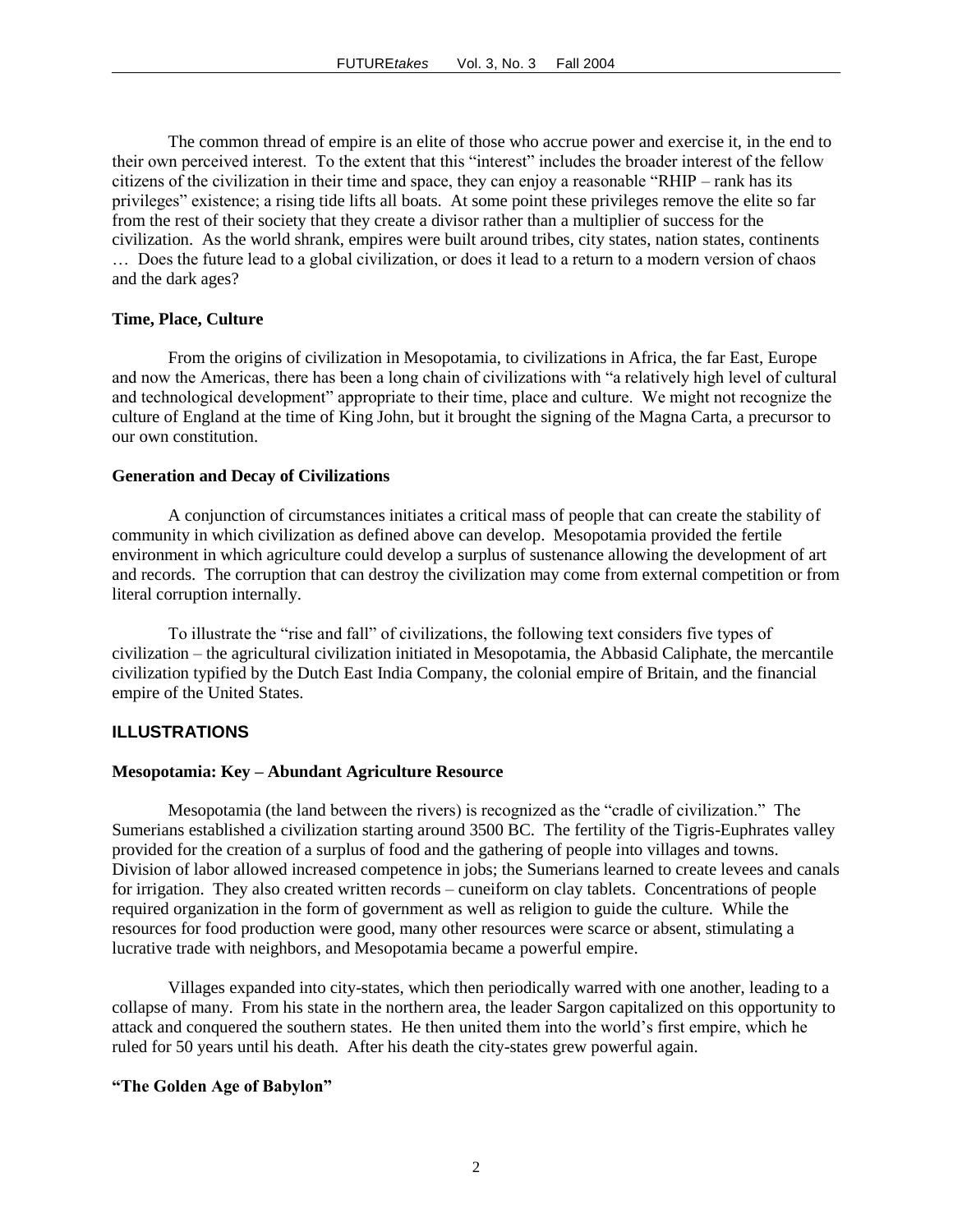Around 1800 BC, Amorites migrated into Mesopotamia and created their own city-states. Babylon, under the rule of Hammurabi, created a union of city-states. He had more enduring success than Sargon: he improved irrigation, the tax system, and housing for governing bodies, and he created a common religion and the reform for which he is renowned, his code of law. This provided a consistent system of justice and covered most of the aspects of daily life and conflict among citizens.

#### **The Collapse of the First Empire**

While more conventional causes such as wars and changes in the environment were instrumental in the collapse of empire, scientists have recently postulated that poisoning of the land was a significant factor. The ease of providing irrigation systems lead over time to an accumulated deposition of mineral salts following evaporation of the water, a problem not unknown to current civilizations as in the San Joaquin Valley!

#### **Abbasid Caliphate: Key – Religious Culture and Tolerance**

One does not think of the Arabian Peninsula as a land rich in natural resources in the millennium after Christ. Their resource was the Islamic religion. In the seventh century, Arab Muslim armies spread over the entire Middle East and North Africa. They carried their religion with them, not forcing it on conquered populations, but offering social and economic incentives to those who adopted it. The Arabic language spread along with Islam.

The Abbasid Caliphate adopted much from the Mesopotamians as it evolved – Greek, Iranian, Byzantine, Christian, Judaism, Zoroastrian, local elements of the region – in the synthesis of an original entity. This Islamic empire was originally dominated by an Arab elite *that* excluded non-Arabs from an equal share in the benefits of power. However, conversion to Islam did provide increased influence to those who converted.

By the tenth century, a single caliphate had been broken into independent units by struggles over succession and by opposition and separatist movements. The Islamic schism between Sunni and Shi'ite arose during this period. Caliphs became figureheads with little political power.

Despite the fragmentation of monolithic government, a commonwealth evolved in which a single trading system linked the Mediterranean Sea and Indian Ocean, allowing free movement of people, goods and ideas.

There are interesting references to a typical power struggle. The founder of the Abbasid Dynasty, a descendant of the Prophet"s uncle al-Abbas, was proclaimed Caliph in the mosque at Kufa with the title of "the Shedder of Blood," promising to avenge Shi"ites and Abbsids killed by the preceding regime. While the initial capital was in Kufa, Baghdad became the Islamic imperial capital and emerged as a luxurious center of culture, power, manufacturing, and consumption. However, Islamic power widely spread through the Mediterranean and Europe until the Christian church took over.

#### **Dutch Free Trade and Mercantilism: Key – State as Organizer**

Following the decline of Islam in Europe, the growing influence of the Church and the rise of European nation states, the ruling economic idea prior to Adam Smith was mercantilism, in which individual nations are in a zero-sum competition with each other for wealth, gold and silver being synonymous with wealth. A nation has to export more goods and services than it imports, unless it has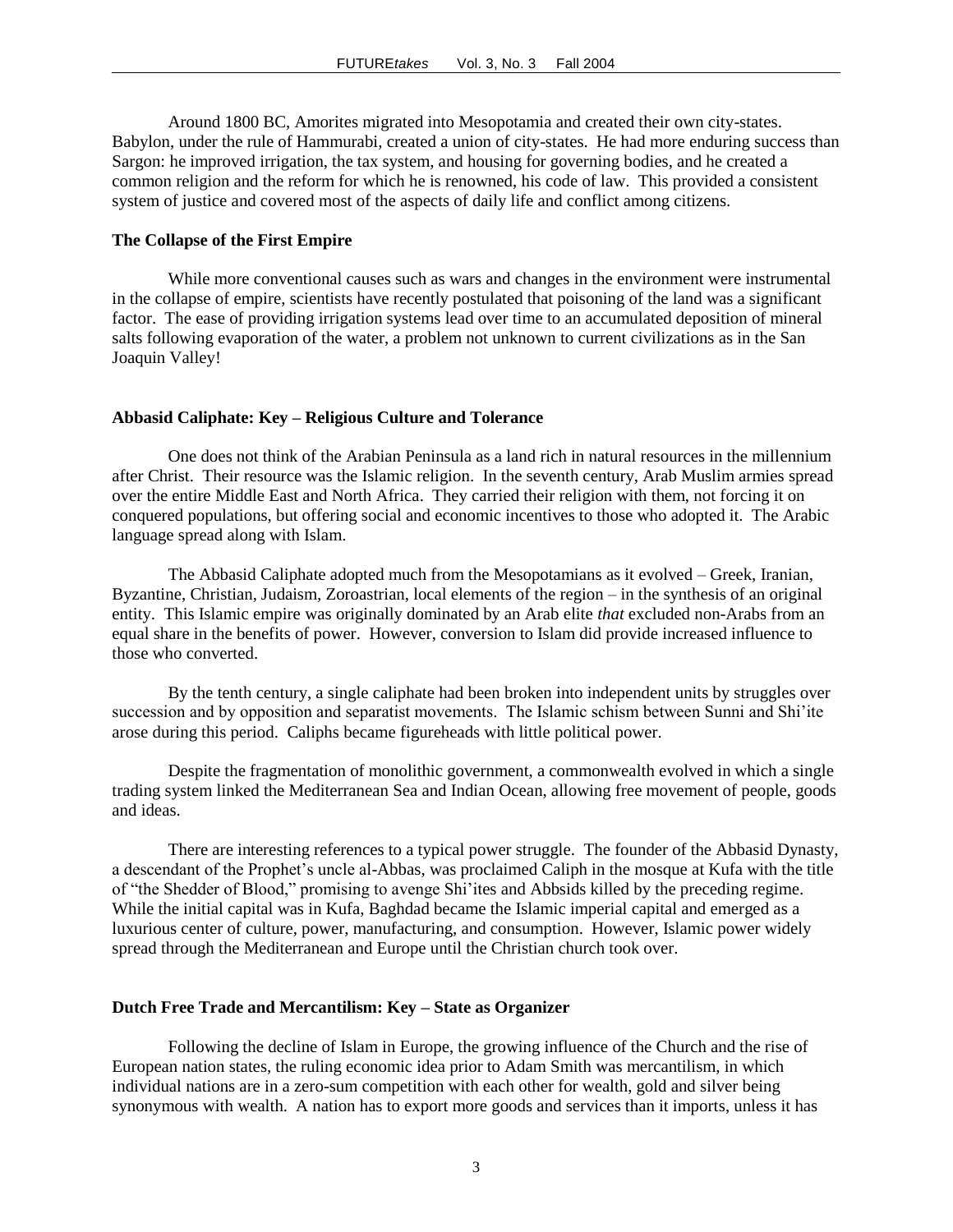precious minerals of its own. The Dutch concept was that of free trade (St. Eustace in the Caribbean was a Dutch owned island with no tariffs) and the idea of dominating the East Indies trade through the Dutch East India Company. The French and the English believed that wealth could be gained only by taking it from others. Their view of mercantilism was to establish colonies in which they could dominate both the supply of cheap resources produced in the colonies and the providing of manufactured goods at high prices in exchange.

State chartered entities were used to further this concept – for example, the Spanish exploitation of the Americas for gold and silver, with both French and British East India companies in competition with the Dutch. The concept was that of building monopolies in competition with other nation states. The British use of tariffs and restriction on North American manufacturing and trade were directly responsible for the Revolution and subsequent creation of the independent United States of America.

The French considered that the Dutch East India Company, a state chartered and supported organization, was the reason for the success of the Dutch, and they attempted to emulate this success by creating the competitive French East India Company. The real strength of the Dutch economy was not only the state sponsored Company but also the entrepreneurial nature and perseverance of the Dutch in which they had far fewer trade restrictions than any of the other mercantilist countries. A succession of Franco-Dutch wars weakened both French and Dutch to the benefit of the English, who were building the Empire on which the sun never sets.

In the end, while mercantilism"s goal of increasing state revenue was successful, it ignored the development of the national economy as a whole. The sun has set on the economic policy of mercantilism, but there are still vestiges of the idea; today we call it "industrial policy"!

#### **British Colonialism (The sun never sets!): Adam Smith Economics**

The success of the British in establishing a world wide colonial empire/civilization could almost be said to have created a Pax Britannica for the 19<sup>th</sup> and early 20<sup>th</sup> centuries. The theories of Adam Smith *in The Wealth of Nations* were a direct contradiction of the zero-sum game of mercantilism. He believed that wealth and trade was "non-zero-sum" game such that two parties involved in transactions could each actually gain because of the exchange of values as viewed by each new owner. One of the consequences of British amassing of national wealth and Adam Smith"s theories is perhaps their ability to create the Industrial Revolution, in which a free market provides the forces for entrepreneurial progress.

British colonies, and the mother country hegemony over the colonies, provided the ability to create capital through the idea of buying raw resources cheap and maintaining monopolies in selling manufactured goods dear. Again, the attempt to restrict manufacturing in the Americas contributed to the revolution.

The British Colonial Hegemony created a homogenizing influence in the world. With variations, the English language has become almost a lingua-franca among modern nation states, and many of the business practices initiated in the Empire had spread world wide. However, as in the case of Spanish, French and Dutch wars with one another, the Empire was weakened by WWI, and but for the reluctant but massive intervention of the United States, almost destroyed in WWII. The baton of World Power passed to the United States. New ideas of freedom and liberty led to the independence of almost all of the former colonies and the final decline of the British Empire.

#### **The American Financial-Industrial Empire: Key – Balance of powers, Free Enterprise Capitalism, Individual Liberty**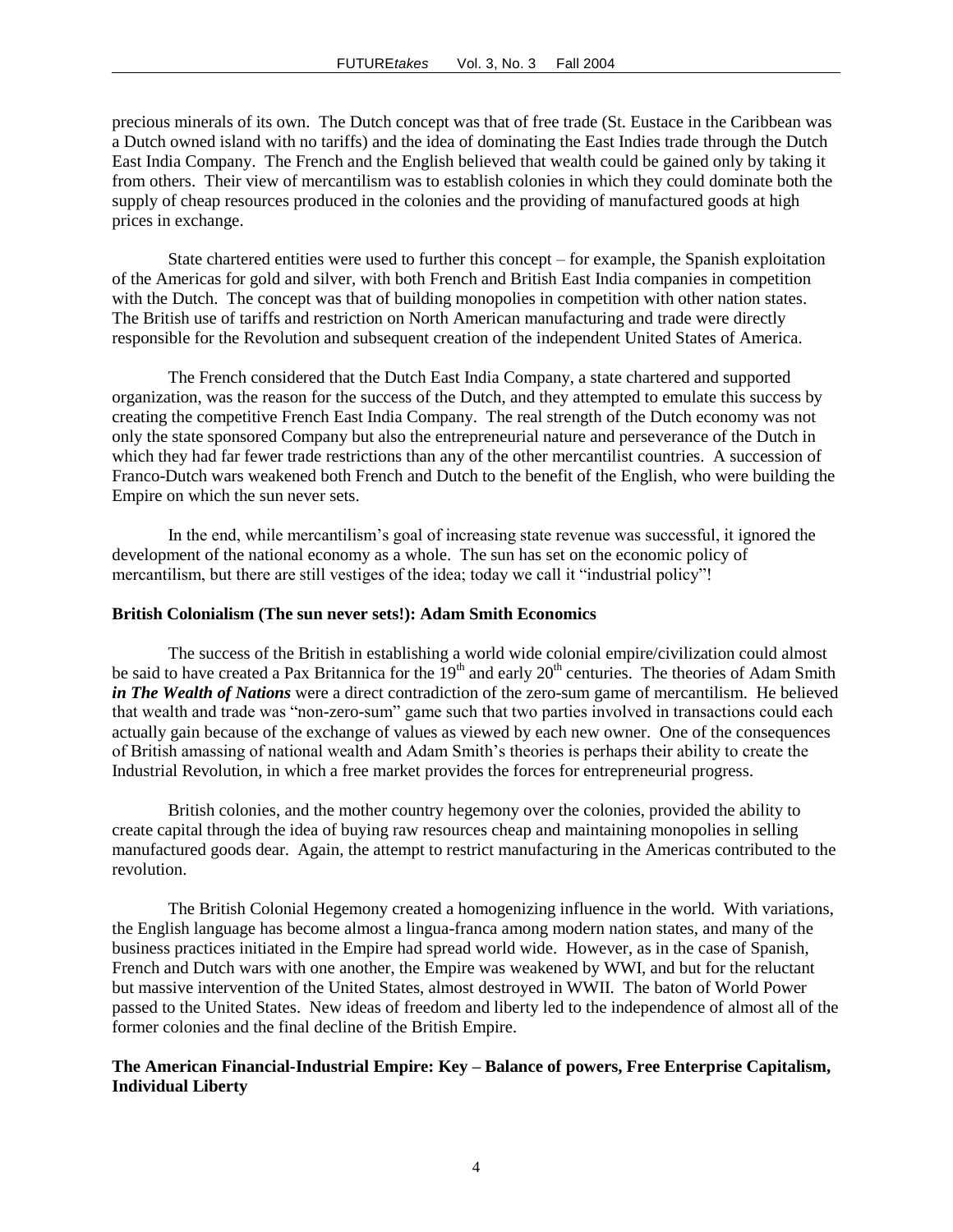Despite the isolationism and reluctance of the US to get involved in military adventures overseas, they were indeed the armorers of the British in lend-lease programs prior to the Japanese attack on Pearl Harbor. Their industrial might overcame the Axis powers, their isolation from the major destruction of war allowed them the opportunity to forgo the revenge on enemies in the settlements after WWII, and their leadership, wealth and idealism allowed them to create the Marshall Plan, which further helped to ensure that there would be no rise of another Nazi Germany in the near future.

"Our Gallant Russian Allies" turned out to be our committed enemy for the next four decades, stirring up trouble, but also providing a unifying focus on a common enemy through the Cold War. Again, our industrial and economic might allowed us to outspend and out**-**produce them in almost every aspect of modern life. The lesson not learned from the implosion of the Soviet Union was that a serf nation is apparently incapable of jumping directly from despotism to democracy.

The decade and a half since the end of the Cold war has turned our sight inward, to compete for individual aggrandizement at the expense of the collective. Perhaps we are reverting to the mercantilism of zero sum games, even though we make the claim that "a rising tide lifts all boats."

#### **1984 TO WORLD FEDERATION – WHAT FUTURES AHEAD?**

This article originated in a question – where is the United States now in the flow of history, the rise and fall of empires? So we now examine some possible futures over the next few decades.

There is no definable Empire of the United States, but national power, wealth, and a civil society have allowed us to take on a leadership role in the world. The last century saw growth as a world power, saving the world from fascism and communism. Implosion of the USSR removed a credible opposition threat, and the US became clearly the major military power – invincible in a  $20<sup>th</sup>$  century type of war. Events leading up to the turn of the century and the suicide attack of 9/11 constitute a turning point of conflict, with which we have shown no great aptitude for coping. Does the last decade include another turning point – a degradation in the constitutional balance of powers coupled with an apathetic electorate and polarization of the less than half of those who do choose to vote? Has a lust for individual and party aggrandizement distorted the American Dream?

If we are indeed at a major turning point, we can expect significant changes in the future, and look at history, at the current situation, at trends pointing through the next few decades. We can create possible scenarios and assess them for probability, desirability, and the possibility of influencing the course to the future.

**The Pessimistic Scenario – 1984 a few decades behind schedule.** This scenario starts with the lust for power of a group of men who exploit the gullibility of youth with no useful mission or traditional role in modern society. The means used is the distortion of the Islamic religion to support a holy war, a jihad. Their strategy is the building of their own hegemony; their tactics of suicide and terror ignore the Geneva Convention or civilized traditions of previous wars. Attacks are deliberately directed against civilian populations. The response is, necessarily, enhanced constraints of the freedoms previously enjoyed by citizens, but with oversights and accountability slowly eroded in the name of security. US concentration on fighting off the jihad allows other powers to enter and ultimately create the situation described in 1984.

**The Conventional Wisdom Scenario.** In the last decades of Empire, the British had a reputation for muddling through, derived from centuries of a stable society. The US checks and balances and the influence of the Constitution retain their stabilizing influence, we recognize and repair the polarization which has been growing over the past decade. We create the civil acceptance of the fact that in the new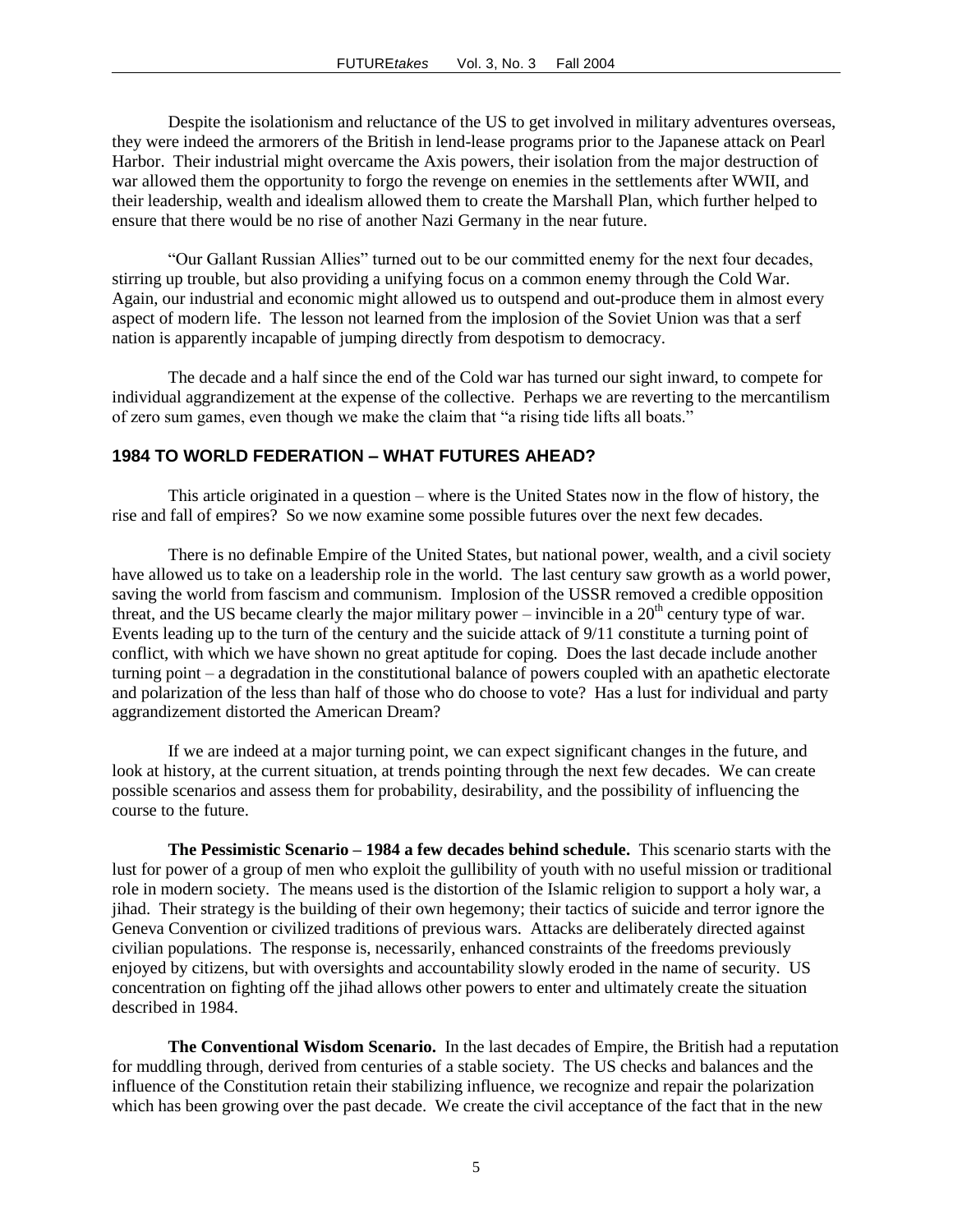form of warfare we are all frontline troops, and our casualties will quite likely be far less than annual highway deaths involving alcohol. We find the willingness to prioritize the current social needs in conjunction with the needs to ensure protection and survival, balancing constraints on the populace with the need for security.

**The Optimistic Scenario.** This is a variation on the previous scenario, which says that other world powers, including the Arab and other Islamic countries recognize their hazards from jihad, and join in denying resources and safe haven to the organizers and perpetrators of terror. In the course of events, jihad becomes obviously a failed thrust and is reduced to the status of a nuisance, in the sense of being criminal activity covered by police powers of civilized countries.

**The Wild Card Scenario.** This is a variation of the conventional wisdom scenario, in which the many diverse and conflicting business, religious, social and political interests are helped to recognize that we all hang together, or we may be decapitated separately. We figure out how to accept the threat of terror and deal with it. More importantly, over the course of a decade or two, we go back into history and recreate the environment of the founding fathers to effectively establish a modern equivalent of the Constitutional Convention with a major update suitable for carrying not only the US, but perhaps the civilized world, through the  $21<sup>st</sup>$  century and beyond into a new future. Such an approach clearly involves major changes in culture, what we consider to be acceptable in liberty and the pursuit of happiness, and what constraints might be needed for a civil and harmonious society. A wild card indeed.

#### *POINTS FOR THE CLASSROOM (send comments to [forum@futuretakes.org\)](mailto:forum@futuretakes.org):*

*What insights can you offer on the questions raised by the author?*

- *Does the current world turmoil have the potential to initiate an accelerating decline of Western Civilization (and with it our American hegemony), or – is this an opportunity to exploit all our advantages to start a new direction, and create the first ever recorded history of an all powerful Western civilization morphing into a first "World Civilization"?*
- *Where is the United States now in the flow of history, the rise and fall of empires?*
- *[paraphrased] Do the events of the last decade – a degradation in the constitutional balance of powers, coupled with an apathetic electorate and polarization of the less than half of those who do choose to vote – constitute a turning point?*
- *[paraphrased] Does the future lead to a global civilization, or does it lead to a return to a modern version of chaos and the dark ages – or is the future cyclical between these two extremes?*

*Additional "neuron exercises":*

- *To expand on the author's first question – will the world be characterized by increasing universalism of Western civilization or by an acceptance of the diversity that can characterize a world civilization? To what extent will Western civilization change in the process?*
- *Are there limits to economic, sociopolitical, and other polarization (haves vs. have-nots)?*
- *Is it true that a rising tide always lifts all boats? If not, then under what circumstances does it do so?*
- *Several factors can impact where the United States is in the flow of history. What will be the impact of the environment (recalling the author's comments on irrigation systems and the San Joaquin valley)? Of free movement of people, goods, and especially ideas (as facilitated by the Internet)?*
- *The author discusses the way in which Great Britain created capital" through the idea of buying raw resources cheap and maintaining monopolies in selling manufactured goods dear" and that their attempt to restrict manufacturing in the American colonies contributed to the American Revolution. Are there any parallels in contemporary international trade?*
- *The author states that the isolation of the United States from the major destruction of WWII "allowed them the opportunity to forgo the revenge on enemies." A similar observation applies to the period after WWI, when France and Great Britain insisted on measures toward Germany that were more punitive than those favored by the United States. What are the consequences of not being nearly as isolated from war now, given the advent of terrorism and the possibility of cyber-attacks and*